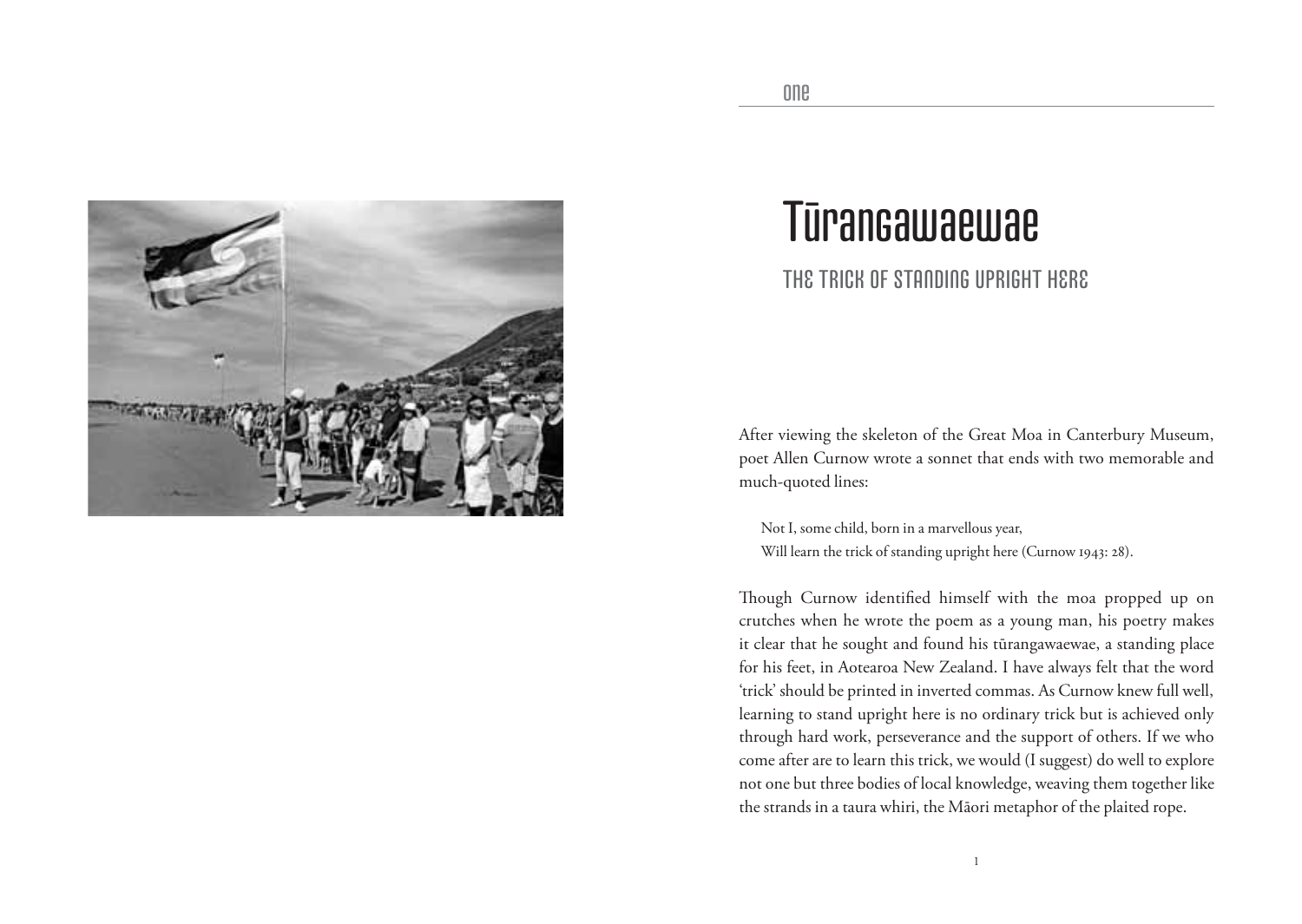The first strand is self-knowledge: reflecting on who we are, what we believe and value, and who and what has shaped us. The second is knowledge of the land, not the superficial knowledge gained from holiday tours and television documentaries but the deeper knowledge and attachment that comes from living in or making repeated visits to particular places and spending time to search out their natural and human history. The third is the people of the land – the many different ethnic groups, including the Pākehā, but especially the people who have had their roots deep in the land for centuries – the tāngata whenua.

With regard to self-knowledge, there are two particular points to stress. The first is that we cannot learn to know and value our neighbours' cultures unless we know and value our own. In reflecting on who we are, those of us who are Pākehā often miss the important dimensions of ancestry and culture, partly because we are members of the majority, so surrounded by people like ourselves that we are not conscious of having a culture of our own; and partly because the culture that influences us more powerfully than we recognise stresses individual achievement and places little value on the study of the past. Those of us who identify as Māori or members of other ethnic minorities and those of mixed ancestry sometimes allow ourselves to be defined by the majority, or react against domination by retreating into exclusivity.

Secondly, it often takes the shock of encounter with people who are fundamentally different to reveal us to ourselves. New Zealanders have a history of going overseas in search of this experience but it is time we who are non-Māori in particular learned that we can find it here at home. J. E. Traue's thought-provoking essay *Ancestors of the Mind: A Pakeha Whakapapa* had its genesis in a hui at Ōtaki Marae, where he learned how Māori place themselves in their culture by naming their ancestors, hapū, iwi and home community (Traue 1990). In response to a challenge to his own identity, Traue places himself in *his* culture by naming those who shaped his ideas, beliefs and values. Challenged in my turn by his essay, I compiled my own whakapapa of 'ancestors of the mind', an exercise I found both revealing and rewarding. My whakapapa has many women on it, including Joan of Arc, after whom my father said I was named, Jane Austen, a superb anthropologist before the discipline was invented, and my mother's mother, who defied a conservative father to train as a nurse in London in the 1890s. It also includes Wiremu Tāmihana, rangatira and kingmaker (Stokes 2002), Rewi Maniapoto who led the Kīngitanga forces at the battle of Ōrākau Pā, Hēni Te Kiri Karamū who gave water to a dying British soldier at the Battle of Gate Pā, and my early mentors Paihana and Bella Taua of Ngāti Kahu, Matiu Te Hau of Whakatōhea and Pei Te Hurinui Jones of Ngāti Maniapoto.

## *The challenge of difference*

The challenge that comes from recognising difference is a good reason for actively seeking out opportunities to encounter Māori and through them their language and culture. There are other even more compelling reasons.

The Māori mastered the trick of standing upright here centuries before the rest of us arrived. They amassed an intimate knowledge of land and sea, plants and animals, and used that knowledge to fuel their imaginations as well as their bodies. They explored the country's remote and wildest corners – few if any European explorers did not have a Māori guide – and developed a culture that was unique, adventurous and adaptable enough not only to survive colonisation but to generate repeated cultural transformations.

By history's own standards as a discipline, histories of Aotearoa New Zealand remain incomplete and one dimensional unless they tap the information and insights held by Māori in their own language and oral archives. Attending Waitangi Tribunal hearings, I have been struck by the discrepancy between the evidence presented by Māori witnesses and that of Pākehā historians and lawyers using only English documentary sources and interpreting them within a Pākehā frame of